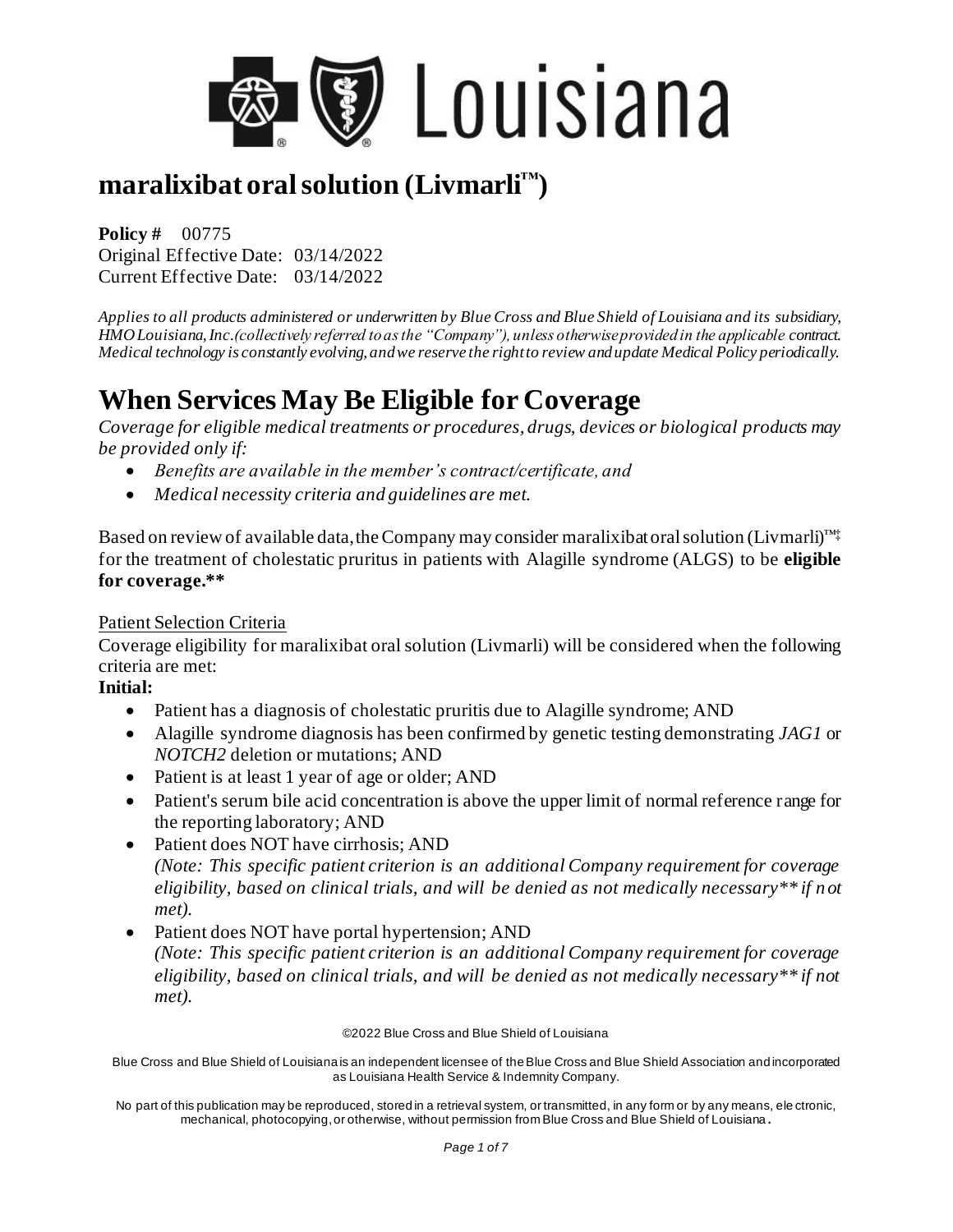

Policy # 00775 Original Effective Date: 03/14/2022 Current Effective Date: 03/14/2022

- Patient does NOT have a history of a hepatic decompensation event (examples include variceal hemorrhage, ascites, hepatic encephalopathy); AND *(Note: This specific patient criterion is an additional Company requirement for coverage eligibility, based on clinical trials, and will be denied as not medically necessary\*\* if not met).*
- Patient has tried and failed (e.g., intolerance or inadequate response) TWO other medications for this condition (e.g., cholestyramine, rifampin, and ursodiol) unless there is clinical evidence or patient history that suggests the use of these products will be ineffective or cause an adverse reaction to the patient

*(Note: This specific patient criterion is an additional Company requirement for coverage eligibility and will be denied as not medically necessary\*\* if not met)*

#### **Continuation:**

- Initial patient selection criteria were met; AND
- Patient does NOT have cirrhosis; AND *(Note: This specific patient criterion is an additional Company requirement for coverage eligibility, based on clinical trials, and will be denied as not medically necessary\*\* if not met).*
- Patient does NOT have portal hypertension; AND *(Note: This specific patient criterion is an additional Company requirement for coverage eligibility, based on clinical trials, and will be denied as not medically necessary\*\* if not met).*
- Patient does NOT have a history of a hepatic decompensation event (examples include variceal hemorrhage, ascites, hepatic encephalopathy); AND *(Note: This specific patient criterion is an additional Company requirement for coverage eligibility, based on clinical trials, and will be denied as not medically necessary\*\* if not met).*
- Patient has responded to therapy with the requested product (i.e., a decrease in serum bile acids and a decrease in pruritis).

*(Note: This specific patient criterion is an additional Company requirement for coverage eligibility and will be denied as not medically necessary\*\* if not met)*

©2022 Blue Cross and Blue Shield of Louisiana

Blue Cross and Blue Shield of Louisiana is an independent licensee of the Blue Cross and Blue Shield Association and incorporated as Louisiana Health Service & Indemnity Company.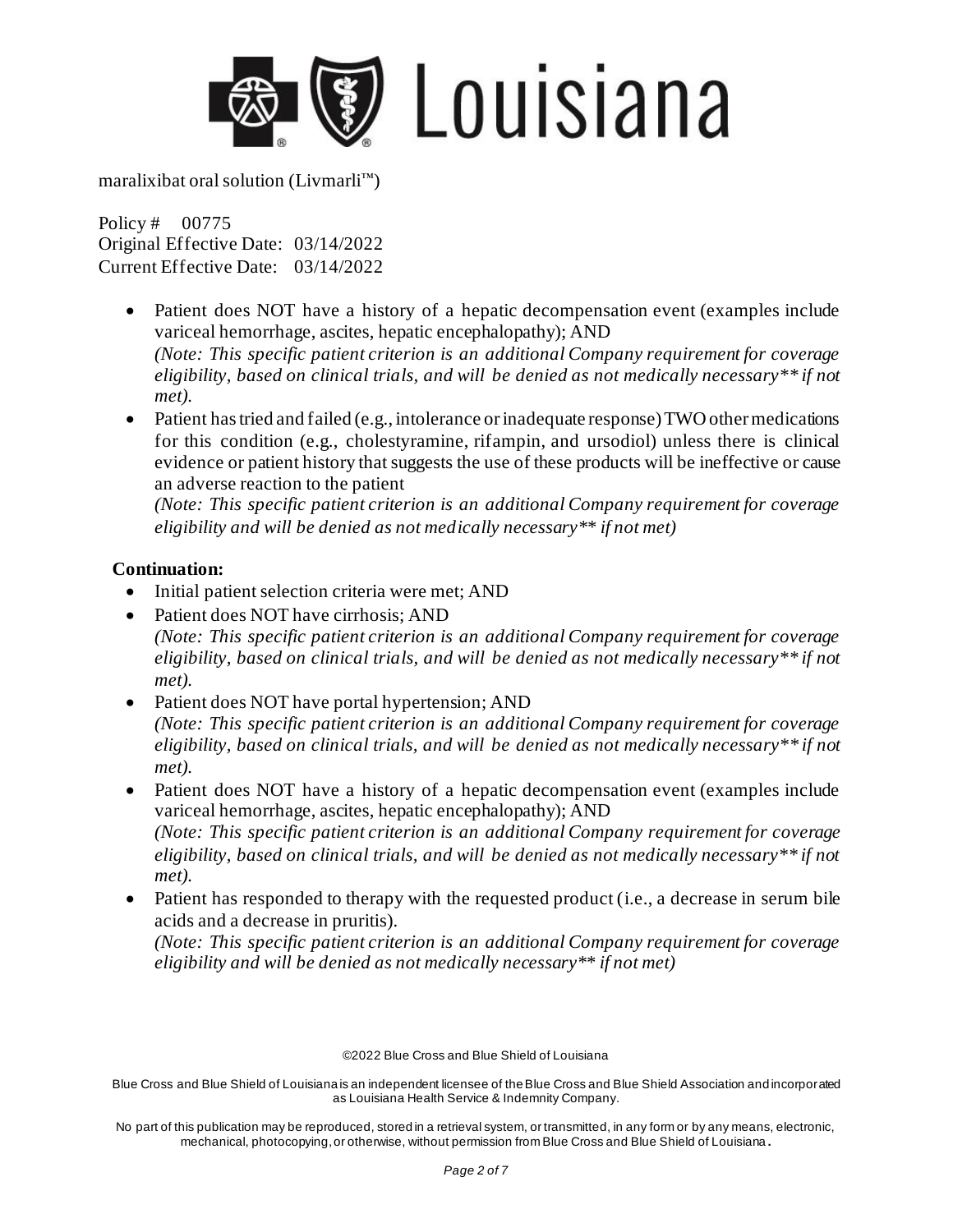

Policy # 00775 Original Effective Date: 03/14/2022 Current Effective Date: 03/14/2022

### **When Services Are Considered Not Medically Necessary**

Based on review of available data, the Company considers the use of maralixibat oral solution (Livmarli) when the patient has cirrhosis, portal hypertension, or history of a hepatic decompensation event to be **not medically necessary.\*\*** 

Based on review of available data, the Company considers the use of maralixibat oral solution (Livmarli) when the patient has not tried and failed (e.g., intolerance or inadequate response) TWO other medications for the requested condition (e.g., cholestyramine, rifampin, and ursodiol) to be **not medically necessary.\*\*** 

Based on review of available data, the Company considers the continued use of maralixibat oral solution (Livmarli) when the patient has not responded to therapy to be **not medically necessary.\*\***

## **When Services Are Considered Investigational**

*Coverage is not available for investigational medical treatments or procedures, drugs, devices or biological products.* 

Based on review of available data, the Company considers the use of maralixibat oral solution (Livmarli) when the patient selection criteria are not met (EXCEPT those denoted as **not medically necessary\*\***) to be **investigational.\*** 

## **Background/Overview**

Livmarli is an ileal bile acid transporter (IBAT) inhibitor indicated for the treatment of cholestatic pruritus in patients with Alagille syndrome (ALGS) 1 year of age and older. Livmarli is supplied as an oral solution containing 9.5 mg of drug per milliliter of solution. The recommended dosage is 380 mcg/kg once daily, taken 30 minutes before the first meal of the day. Dosing should be started at 190 mcg/kg administered orally once daily; after one week, the dosage can be increased to 380 mcg/kg once daily, as tolerated. The maximum daily dose volume for patients above 70kg is 3 mL or 28.5 mg per day. Refer to the package insert for complete details on dosing. Patients with cirrhosis, portal hypertension, or history of a hepatic decompensation event were not included in clinical trials.

©2022 Blue Cross and Blue Shield of Louisiana

Blue Cross and Blue Shield of Louisiana is an independent licensee of the Blue Cross and Blue Shield Association and incorporated as Louisiana Health Service & Indemnity Company.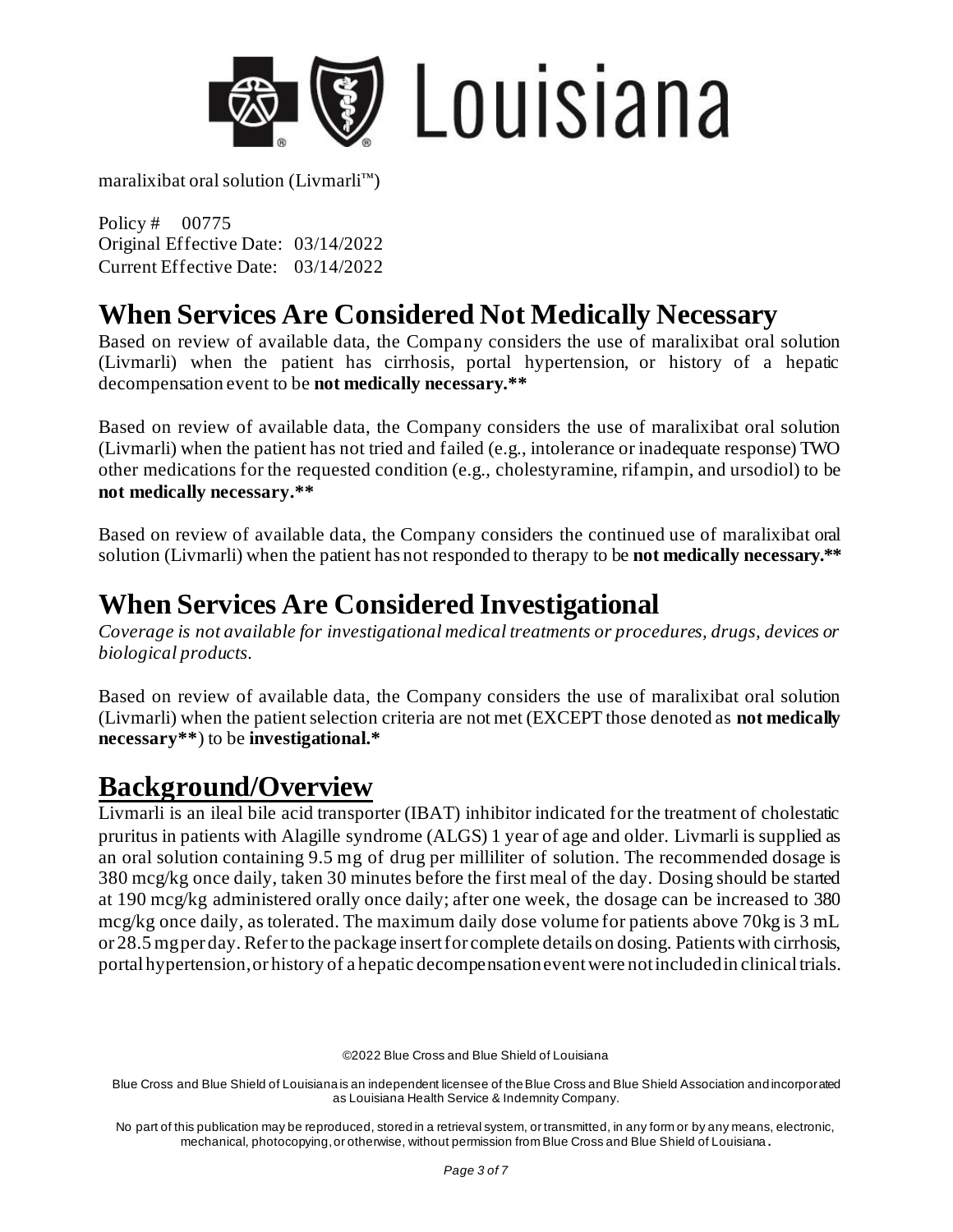

Policy # 00775 Original Effective Date: 03/14/2022 Current Effective Date: 03/14/2022

Alagille syndrome is an autosomal dominant liver disease which affects the bile acid transporters leading to chronic cholestasis and elevations of serum bile acids. This condition is identified by the presence of a mutation or deletion of the *JAG1* gene or *NOTCH2* gene. Clinical manifestations include cholestasis, pruritis, xanthomas, and jaundice. Progression of the disease can lead to fibrosis and cirrhosis. Livmarli decreases the reabsorption of bile acids from the terminal ileum. The exact mechanism of action of Livmarli on improving pruritis is unknown however it more than likely involves its mechanism of action. Other drug therapies, such as ursodiol, rifampin, and cholestyramine have been used off label for decades to treat pruritis. Ursodiol has demonstrated the ability to decrease the advancement of liver fibrosis in related cholestatic conditions. Given the historical use of ursodiol, rifampin, and cholestyramine for cholestatic pruritis and Livmarli's primary outcome measurement of itch scores (and not outcomes data), it is reasonably appropriate to recommend a trial of off-label, yet clinically accepted, alternative medications.

### **FDA or Other Governmental Regulatory Approval**

#### **U.S. Food and Drug Administration (FDA)**

Livmarli, approved in late 2021, is an ileal bile acid transporter (IBAT) inhibitor indicated for the treatment of cholestatic pruritus in patients with Alagille syndrome (ALGS) 1 year of age and older.

## **Rationale/Source**

This medical policy was developed through consideration of peer-reviewed medical literature generally recognized by the relevant medical community, U.S. Food and Drug Administration approval status, nationally accepted standards of medical practice and accepted standards of medical practice in this community, Blue Cross and Blue Shield Association technology assessment program (TEC) and other non-affiliated technology evaluation centers, reference to federal regulations, other plan medical policies, and accredited national guidelines.

The efficacy of Livmarli was assessed in Trial 1, which consisted of an 18-week open-label treatment period; a 4-week randomized, double-blind, placebo-controlled drug-withdrawal period; a subsequent 26-week open-label treatment period; and a long-term open-label extension period.

Thirty-one pediatric Alagille syndrome patients with cholestasis and pruritus were enrolled, with 90.3% of patients receiving at least one medication to treat pruritus at study entry. All patients had a *JAG1* mutation. Patients were administered open-label treatment with Livmarli 380 mcg/kg once

©2022 Blue Cross and Blue Shield of Louisiana

Blue Cross and Blue Shield of Louisiana is an independent licensee of the Blue Cross and Blue Shield Association and incorporated as Louisiana Health Service & Indemnity Company.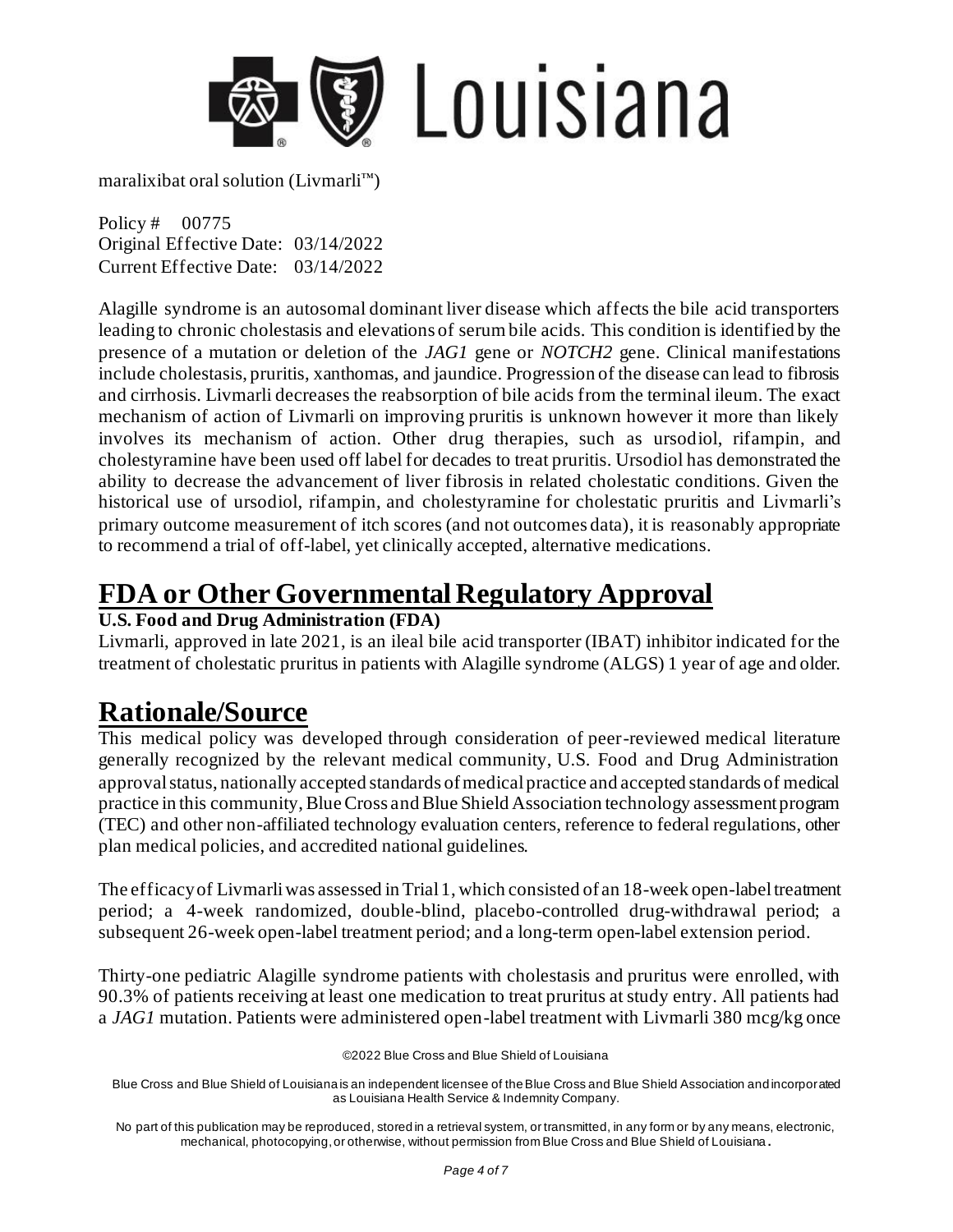

Policy # 00775 Original Effective Date: 03/14/2022 Current Effective Date: 03/14/2022

daily for 13 weeks after an initial 5-week dose-escalation period; two patients discontinued treatment during this first 18 weeks of open-label treatment. The 29 patients who completed the open-label treatment phase were then randomized to continue treatment with Livmarli or receive matching placebo during the 4- week drug withdrawal period at Weeks  $19-22$  (n=16 placebo, n=13 Livmarli). All 29 patients completed the randomized, blinded drug withdrawal period; subsequently, patients received open-label Livmarli at 380 mcg/kg once daily for an additional 26 weeks.

Given the patients' young age, a single-item observer-reported outcome was used to measure patients' pruritus symptoms as observed by their caregiver twice daily (once in the morning and once in the evening) on the Itch Reported Outcome Instrument (ItchRO[Obs]). Pruritus symptoms were assessed on a 5-point ordinal response scale, with scores ranging from 0 (none observed or reported) to 4 (very severe). Patients were included in Trial 1 if their average pruritus score was greater than 2.0 (moderate) in the 2 weeks prior to baseline. The average of the worst daily ItchRO(Obs) pruritus scores was computed for each week. For randomized patients, the mean (SD) at baseline (pre-treatment) was 3.1 (0.5) and the mean (SD) at Week 18 (pre-randomized withdrawal period) was 1.4 (0.9). On average, patients administered Livmarli for 22 weeks maintained pruritus reduction whereas those in the placebo group who were withdrawn from Livmarli after Week 18 returned to baseline pruritus scores by Week 22. After re-entering the open-label treatment phase, both randomized treatment groups had similar mean pruritus scores by Week 28, the first week placebo patients received the full dosage of Livmarli after withdrawal. These observer-rated pruritus results are supported by similar results on patient-rated pruritus in patients 5 years of age and older who were able to self-report their itching severity.

### **References**

- 1. Livmarli [package insert]. Mirum Pharmaceuticals. Foster City, California. Updated September 2021.
- 2. Livmarli Drug Evaluation. Express Scripts. Updated October 2021.
- 3. Turnpenny PD, Ellard S. Alagille syndrome: pathogenesis, diagnosis and management. Eur J Hum Genet. 2012;20(3):251-7.
- 4. Leonard LD, Chao G, Baker A, Loomes K, Spinner NB. Clinical utility gene card for: Alagille Syndrome (ALGS). Eur J Hum Genet. 2014;22(3).

©2022 Blue Cross and Blue Shield of Louisiana

Blue Cross and Blue Shield of Louisiana is an independent licensee of the Blue Cross and Blue Shield Association and incorporated as Louisiana Health Service & Indemnity Company.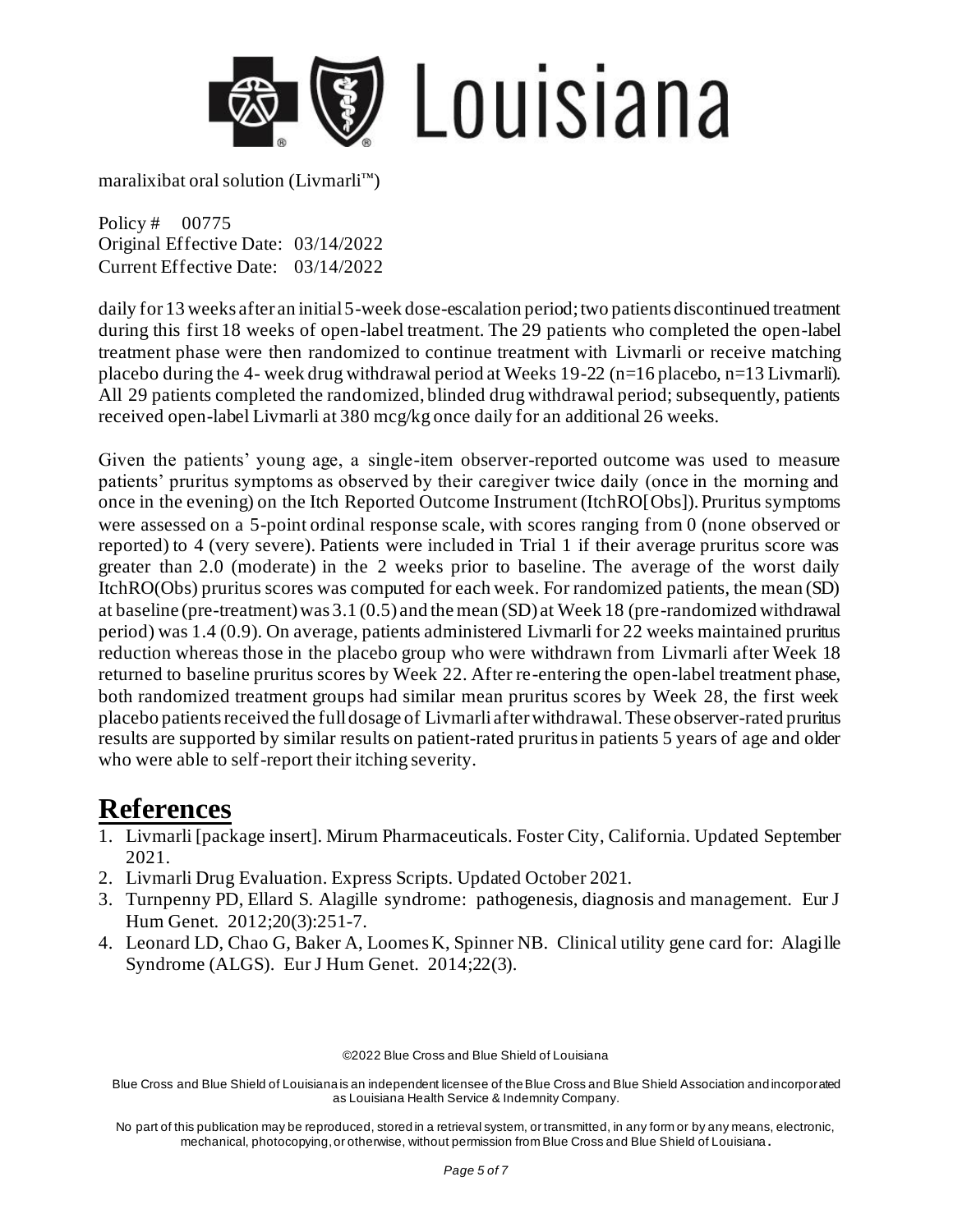

Policy # 00775 Original Effective Date: 03/14/2022 Current Effective Date: 03/14/2022

- 5. Kamath BM, Baker A, Houwen R, Todorova L, Kerkar N. Systematic review: the epidemiology, natural history, and burden of Alagille syndrome. J Pediatr Gastroenterol Nutr. 2018;67(2):148-156.
- 6. Abetz-Webb L, Kennedy C, Hepburn B, et al. The burden of pruritus on patients with Alagille syndrome: results from a qualitative study with pediatric patients and their caregivers. Hepatology. 2014;60(S1):523A-528A.
- 7. Kamath BM, Loomes KM, Piccoli DA. Medical management of Alagille syndrome. J Pediatr Gastroenterol Nutr. 2010;50(6):580-586.
- 8. Beuers U. Drug insight: Mechanisms and sites of action of ursodeoxycholic acid in cholestasis. Nat Clin Pract Gastroenterol Hepatol. 2006;3(6):318-328.
- 9. Kohut T, Gilbert MA, Loomes KM. Alagille Syndrome: a focused review on clinical features, genetics, and treatment. Semin Liver Dis. 2021;41(4):525-537.

### **Policy History**

Original Effective Date: 03/14/2022 Current Effective Date: 03/14/2022 02/03/2022 Medical Policy Committee review 02/09/2022 Medical Policy Implementation Committee approval. New policy. Next Scheduled Review Date: 02/2023

\*Investigational – A medical treatment, procedure, drug, device, or biological product is Investigational if the effectiveness has not been clearly tested and it has not been incorporated into standard medical practice. Any determination we make that a medical treatment, procedure, drug, device, or biological product is Investigational will be based on a consideration of the following:

- A. Whether the medical treatment, procedure, drug, device, or biological product can be lawfully marketed without approval of the U.S. Food and Drug Administration (FDA) and whether such approval has been granted at the time the medical treatment, procedure, drug, device, or biological product is sought to be furnished; or
- B. Whether the medical treatment, procedure, drug, device, or biological product requires further studies or clinical trials to determine its maximum tolerated dose, toxicity, safety, effectiveness, or effectiveness as compared with the standard means of treatment or diagnosis, must improve health outcomes, according to the consensus of opinion among experts as shown by reliable evidence, including:

©2022 Blue Cross and Blue Shield of Louisiana

Blue Cross and Blue Shield of Louisiana is an independent licensee of the Blue Cross and Blue Shield Association and incorporated as Louisiana Health Service & Indemnity Company.

No part of this publication may be reproduced, stored in a retrieval system, or transmitted, in any form or by any means, electronic, mechanical, photocopying, or otherwise, without permission from Blue Cross and Blue Shield of Louisiana **.**